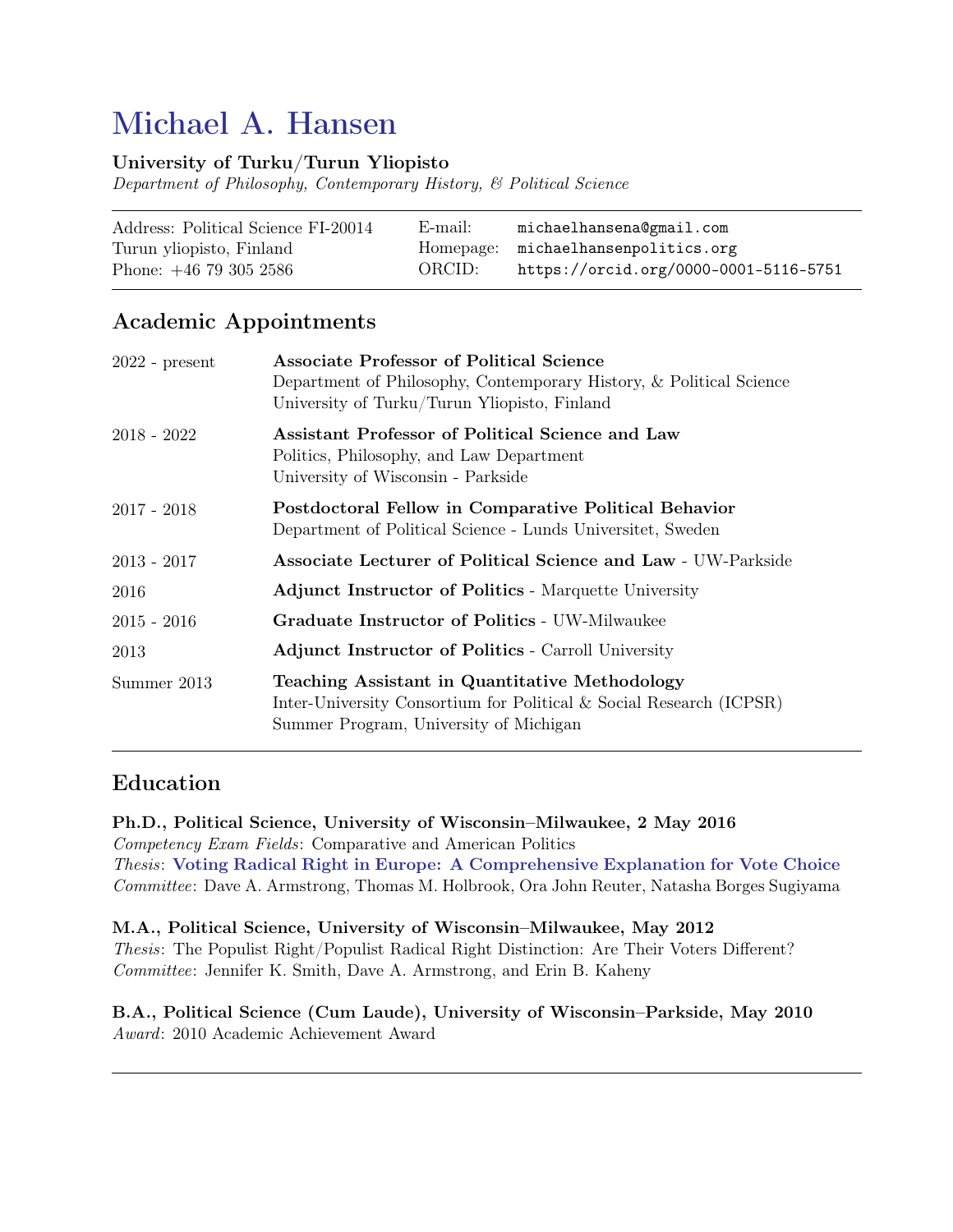### Peer-Reviewed Publications

Olsen, Jonathan and Michael A. Hansen. Forthcoming. "The Party Without Qualities? Explaining the Left Party's Electoral Disaster in the 2021 German Federal Election," German Politics and Society.

Hansen, Michael A. and Nicolè M. Ford. Forthcoming. "Placing the 2020 Belarusian Protests in Historical Context: Political Attitudes and Participation during Lukashenko's Presidency," Nationalities Papers.

Hansen, Michael A. and Jonathan Olsen. Forthcoming. "[The Alternative for Germany \(AfD\)](https://doi.org/10.1080/09644008.2022.2087871) [as Populist Issue Entrepreneur: Explaining the Party and its Voters in the 2021 Ger](https://doi.org/10.1080/09644008.2022.2087871)[man Federal Election](https://doi.org/10.1080/09644008.2022.2087871)," German Politics.

Goenaga, Agustín and Michael A. Hansen. Forthcoming. "[Guy-Guessing Democracy: Gen](https://doi.org/10.1080/1554477X.2022.2053823)[der and Item Non-Response Bias in Evaluations of Democratic Institutions](https://doi.org/10.1080/1554477X.2022.2053823)," Journal of Women, Politics, and Policy.

Hansen, Michael A. and Kathleen Dolan. Forthcoming. "[Cross-Pressures on Political At](https://doi.org/10.1007/s11109-021-09763-1)titudes: Gender, Party, and the  $#$ MeToo Movement in the United States," *Political* Behavior.

Hansen, Michael A. and John C. Navarro. *Forthcoming.* "[Gender and Racial Gaps in Support](https://doi.org/10.1177/00111287211064788) [for Policing and Correctional Reforms: Are the Gaps a Consequence of Political Par](https://doi.org/10.1177/00111287211064788)[tisanship?](https://doi.org/10.1177/00111287211064788)," Crime and Delinquency.

Hansen, Michael A. and Jonathan Olsen. Forthcoming. "[Sibling Rivalry: Voters for Radical](https://doi.org/10.1177/13540688211035027) [Left Parties and Their Competitors in Germany, Sweden, and the Netherlands](https://doi.org/10.1177/13540688211035027)," Party Politics.

Hansen, Michael A. and Jonathan Olsen. 2022. "[A Tale of Two Electorates? The 2021 Fed](https://doi.org/10.3167/gps.2022.400206)[eral Election and the AfD Voter in East and West](https://doi.org/10.3167/gps.2022.400206)," German Politics and Society 40(2): 110-133.

Hansen, Michael A., John C. Navarro, and Sierra A. Malvitz. 2022. "[Assessing Law Enforce](https://doi.org/10.1108/PIJPSM-09-2021-0128)[ment Websites: A Comparative Analysis Exploring Types, Quantity, and Quality of](https://doi.org/10.1108/PIJPSM-09-2021-0128) [Information Available](https://doi.org/10.1108/PIJPSM-09-2021-0128)," Policing: An International Journal 45(2): 298-314.

Hansen, Michael A., Jennifer L. Clemens, and Kathleen Dolan. 2022. "[Gender Gaps, Partisan](https://doi.org/10.1017/S1743923X20000690) [Gaps, and Cross-Pressures: An Examination of American Attitudes Toward the Use of](https://doi.org/10.1017/S1743923X20000690) [Force](https://doi.org/10.1017/S1743923X20000690)," Politics & Gender 18(1): 273-295.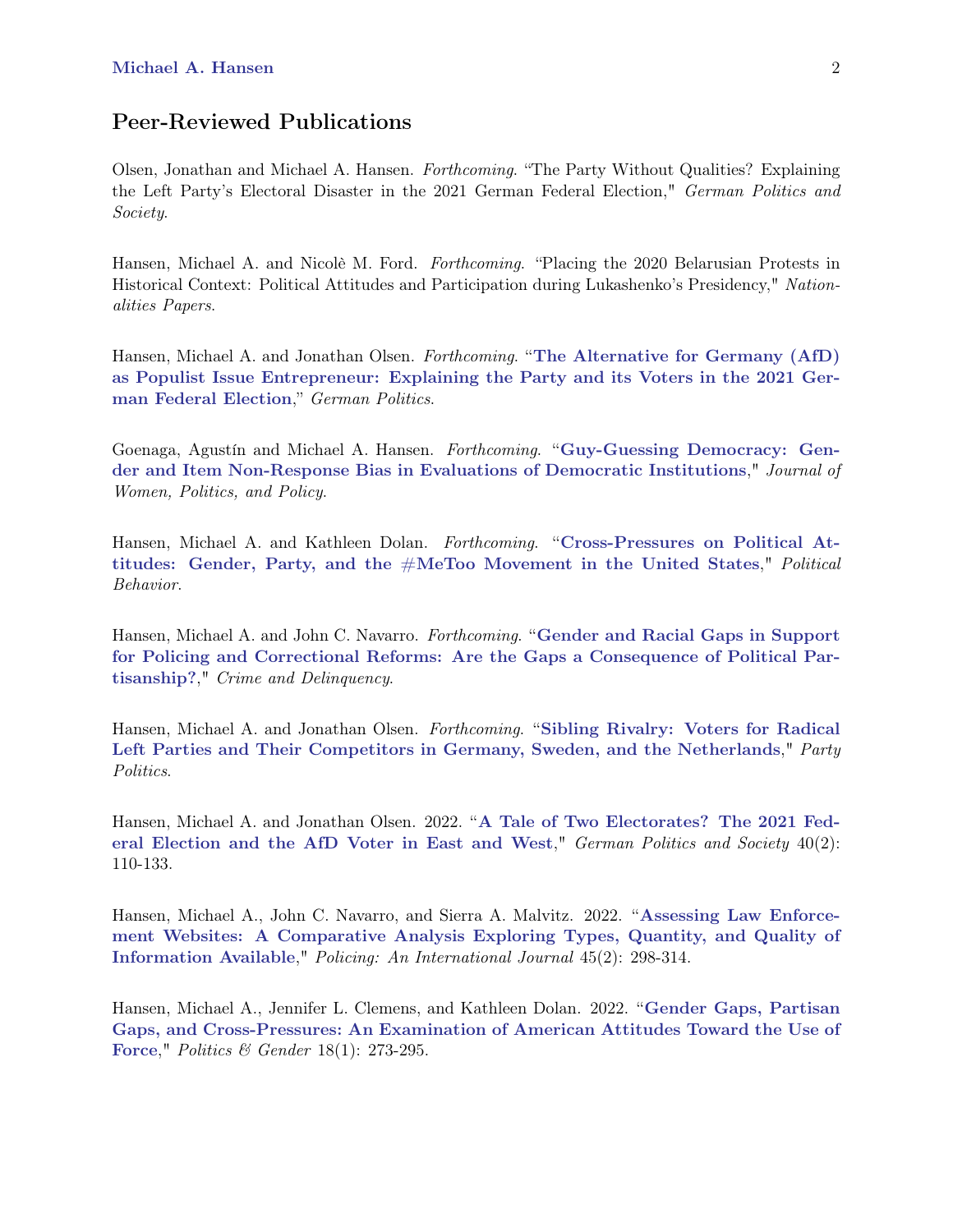Hansen, Michael A. and Isabelle Johansson. 2022. "[Predicting Attitudes Towards Transac](https://doi.org/10.1007/s13178-020-00527-w)[tional Sex: The Interactive Relationship Between Gender and Attitudes on Sexual](https://doi.org/10.1007/s13178-020-00527-w) [Behavior](https://doi.org/10.1007/s13178-020-00527-w)," Sexuality Research and Social Policy 19(1): 91-104.

Hansen, Michael A., Isabelle Johansson, Kalie Sadowski, Joseph Blaszcynski, and Sarah Meyer. 2021. "[The Partisan Impact on Local Government Dissemination of COVID-19 In](https://doi.org/10.1017/S0008423920000918)[formation: Assessing U.S. County Government Websites](https://doi.org/10.1017/S0008423920000918)," Canadian Journal of Political Science/Revue canadienne de science politique 54(1): 150-162.

Hansen, Michael A. and Agustín Goenaga. 2021. "[Gender and Democratic Attitudes: Do](https://doi.org/10.1017/S1743923X19000473) [Women and Men Prioritize Different Democratic Institutions?](https://doi.org/10.1017/S1743923X19000473)" Politics & Gender 17: 23-52.

Dolan, Kathleen and Michael A. Hansen. 2020. "[The Variable Nature of the Gender Gap in](https://doi.org/10.1080/1554477X.2020.1719000) [Political Knowledge](https://doi.org/10.1080/1554477X.2020.1719000)," Journal of Women, Politics & Policy 41(2): 127-143.

Hansen, Michael A. and Jonathan Olsen. 2020. "[Pulling up the Drawbridge: Anti-Immigrant](https://doi.org/10.3167/gps.2020.380205) [Attitudes and Support for the Alternative for Germany \(AfD\) Among Russian-Germans](https://doi.org/10.3167/gps.2020.380205)," German Politics and Society 38(2): 109-136.

Hansen, Michael A. and Kathleen Dolan. 2020. "[Voter Sex, Party, and Gender-Salient Is](https://doi.org/10.1177/1532673X20939502)[sues: Attitudes about Sexual Harassment and Brett Kavanaugh in the 2018 Elections](https://doi.org/10.1177/1532673X20939502)," American Politics Research 48(5): 532-542.

Hansen, Michael A. and Jonathan Olsen. 2020. "[Rhapsody in Beige: The Impact of SPD](https://doi.org/10.1080/09644008.2019.1669020) [Candidate Evaluations on Vote Choice in the 2009, 2013, and 2017 Federal Elections](https://doi.org/10.1080/09644008.2019.1669020)," German Politics 29(2): 223-243.

Hansen, Michael A. and Jennifer L. Clemens. 2019. "[What to Expect When You're Elect](https://doi.org/10.1057/s41295-018-0120-7)[ing: The Relationship Between Far-Right Strength and Citizenship Policy in Europe](https://doi.org/10.1057/s41295-018-0120-7)," Comparative European Politics 17(5): 673-695.

Hansen, Michael A. 2019. "[The Women of the Radical Right: Exploring Gendered Differ](https://webapp.uibk.ac.at/ojs/index.php/OEZP/article/view/2722/2341)[ences in Vote Choice for Radical Right Parties in Europe](https://webapp.uibk.ac.at/ojs/index.php/OEZP/article/view/2722/2341)," Austrian Journal of Political Science/Österreichische Zeitschrift für Politikwissenschaft 48(2): 1-21.

Hansen, Michael A. and Jonathan Olsen. 2019. "[Flesh of the Same Flesh: A Study of Voters](https://doi.org/10.1080/09644008.2018.1509312) [for the Alternative for Germany \(AfD\) in the 2017 Federal Election](https://doi.org/10.1080/09644008.2018.1509312)," German Politics  $28(1): 1-19.$ 

Dolan, Kathleen and Michael A. Hansen. 2018. "[Blaming Women or Blaming the System?](https://doi.org/10.1177/1065912918755972) [Public Perceptions of Women's Underrepresentation in Elected Office](https://doi.org/10.1177/1065912918755972),"Political Research Quarterly 71(3): 668-680.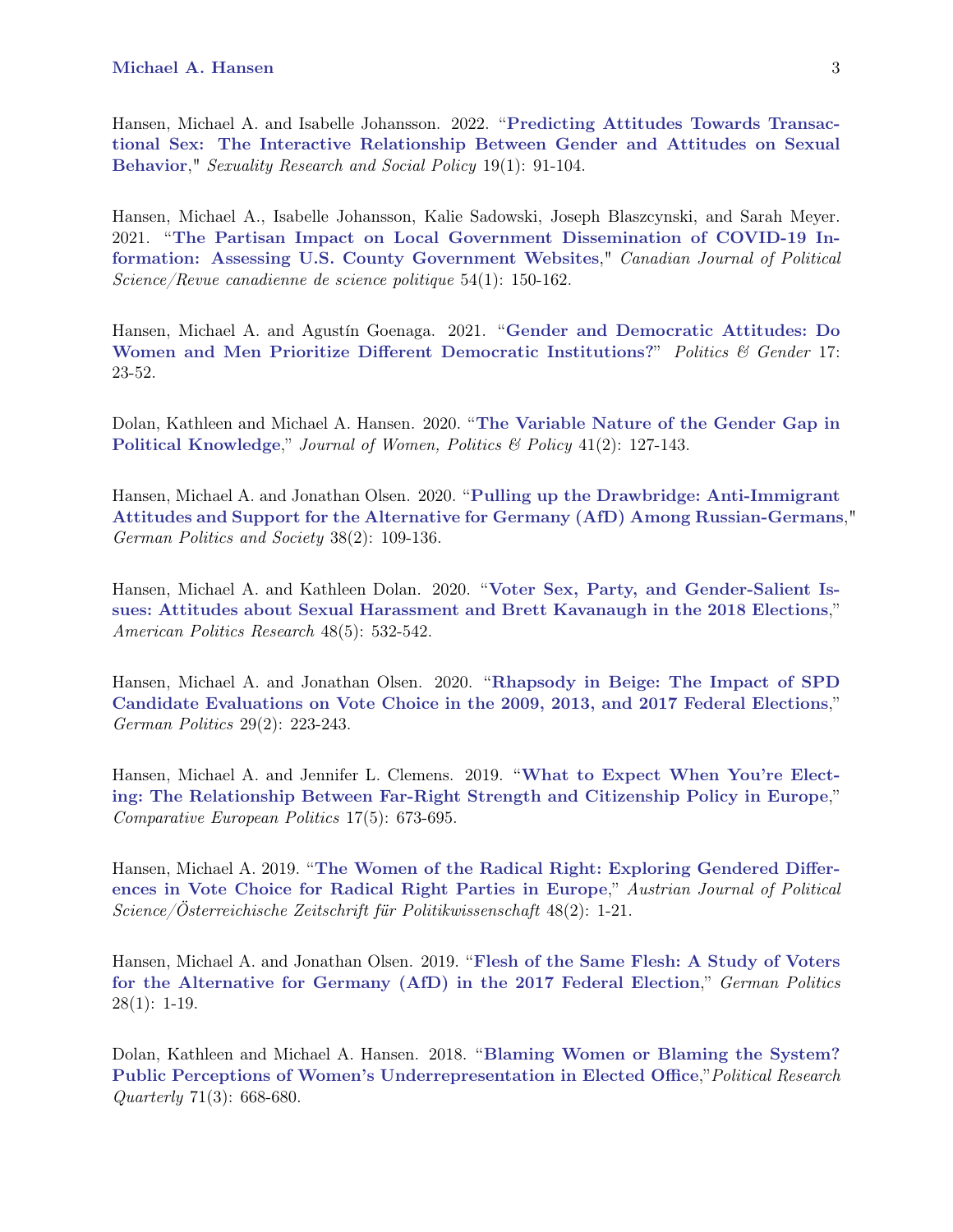Hansen, Michael A. 2017. "[Trust in the System? Factors that Impact Citizens' View of](https://doi.org/10.1111/ssqu.12372) [Courts in the United Kingdom](https://doi.org/10.1111/ssqu.12372)," Social Science Quarterly 98(5): 1503-1517.

Kaheny, Erin B., John J. Szmer, Michael A. Hansen, and Katherine Felix Scheurer. 2015. "[High](https://doi.org/10.1080/0098261X.2014.989791) [Court Recruitment of Female Clerks: A Comparative Analysis of the U.S. Supreme](https://doi.org/10.1080/0098261X.2014.989791) [Court and the Supreme Court of Canada](https://doi.org/10.1080/0098261X.2014.989791)," Justice System Journal 36(4): 355-377.

Hansen, Michael A. 2015. "[Explaining Deviations from the Stability and Growth Pact](https://doi.org/10.1017/S0143814X15000094) [\(SGP\): Power, Ideology, Economic Need, or Diffusion?](https://doi.org/10.1017/S0143814X15000094)" Journal of Public Policy 35(3): 477-504.

#### Current Research/Projects

#### Manuscripts Under Review

"Identity and Belonging: Factors Affecting Emotional Assimilation in Two German Migrants Communities," under review at *Social Science Research* (w/ Jonathan Olsen).

"Asking About "Prostitution", "Sex Work" and "Transactional Sex": Question Wording and Attitudes Towards Trading Sexual Services," under review at The Journal of Sex Research (w/ Isabelle Johansson).

#### Manuscripts In Progress

"Predicting Attitudes Towards Transactional Sex: Variance in Gender Gaps Across Nordic Countries," (w/ Isabelle Johansson).

### Other Writing

Hansen, Michael A. 2021. "[German federal election: Is the AfD broadening its appeal to](https://blogs.lse.ac.uk/europpblog/2021/09/21/german-federal-election-is-the-afd-broadening-its-appeal-to-voters/) [voters?](https://blogs.lse.ac.uk/europpblog/2021/09/21/german-federal-election-is-the-afd-broadening-its-appeal-to-voters/)" EUROPP: European Politics and Policy. London School of Economics (LSE).

#### Book Reviews

Hansen, Michael A. 2022. "[Radical right populism in Germany: AfD, pegida, and the](https://doi.org/10.1177%2F13540688221105565) [identitarian movement](https://doi.org/10.1177%2F13540688221105565)." Party Politics.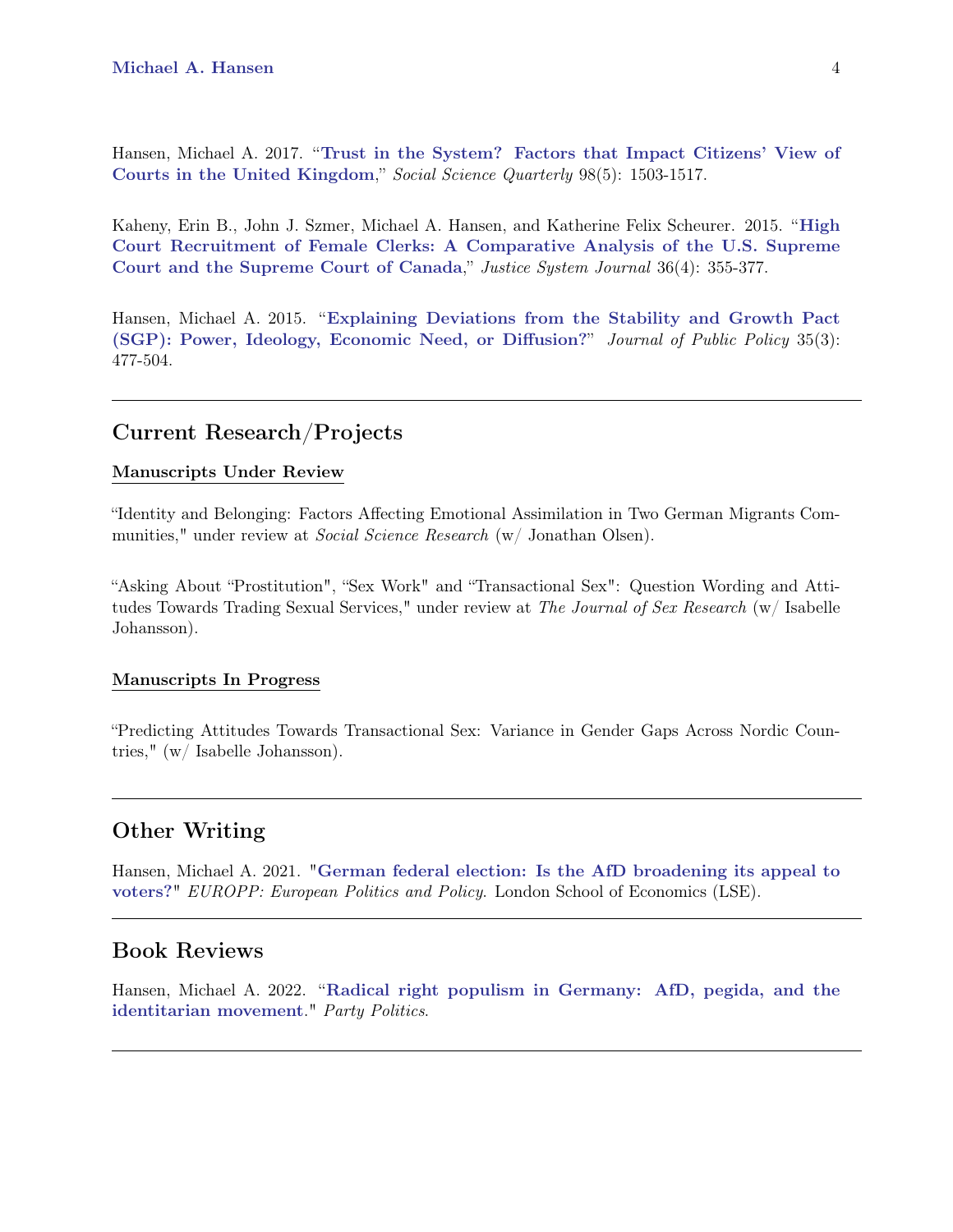### Awards, Fellowships, & Grants

| $2022 - $4,000$       | SHSU Field Impact Grant (w/ John Navarro)                                      |
|-----------------------|--------------------------------------------------------------------------------|
| Spring 2021 - \$500   | UW-Parkside Undergraduate Research Apprenticeship Program                      |
| 2020 - \$20,381.50    | Tommy G. Thompson Center on Public Leadership<br><b>Faculty Research Grant</b> |
| $2019/20 - $5,000$    | 2019-2020 Menard CSII Faculty Research Grant                                   |
| Spring 2020 - \$1,000 | Committee on Research and Creative Activity Award                              |
| Spring 2020 - \$1,000 | Faculty/Academic Staff Professional Opportunities Fund Award                   |
| Spring 2020           | Very Impactful Professor or Staff, UW-Parkside Athletics                       |
| Spring 2020 - \$500   | UW-Parkside Undergraduate Research Apprenticeship Program                      |
| Fall 2019             | Very Impactful Professor or Staff, UW-Parkside Athletics                       |
| Spring 2019 - \$400   | UW-Parkside Undergraduate Research Apprenticeship Program                      |
| Fall 2018 - \$865     | Faculty/Academic Staff Professional Opportunities Fund Award                   |
| $2017/18$ - SEK25,000 | Radicalization Project Conference Travel Funding                               |
| Spring 2017 - \$400   | UW-Parkside Undergraduate Research Apprenticeship Program                      |
| $2015/16 - $15,000$   | Advanced Opportunity Program (AOP) Fellowship                                  |
| $2015/16 - $1,000$    | <b>AOP</b> Conference Travel Grant                                             |
| $2014/15 - $15,000$   | <b>Advanced Opportunity Program (AOP) Fellowship</b>                           |
| $2014/15 - $1,000$    | <b>AOP</b> Conference Travel Grant                                             |
| $2013/14 - $14,000$   | Advanced Opportunity Program (AOP) Fellowship                                  |
| $2013/14$ - $\$500$   | <b>AOP</b> Conference Travel Grant                                             |
| $2013 - $500$         | <b>UWM Political Science ICPSR funding</b>                                     |
| $2012 - $4,500$       | UWM Chancellor's Graduate Student Award                                        |
|                       |                                                                                |

### Additional Education & Training

#### Additional Research Methods Training:

Summer 2013 Inter-University Consortium for Political and Social Research (ICPSR) Summer Program in Quantitative Methods of Social Research University of Michigan Studied: Maximum Likelihood Estimation, Time-Series, Bayesian Statistics

#### Additional Pedagogical Training:

| Fall 2019   | UW-Parkside, Safe Zone Training           |
|-------------|-------------------------------------------|
| Summer 2019 | UW-Parkside, Teaching and Learning Online |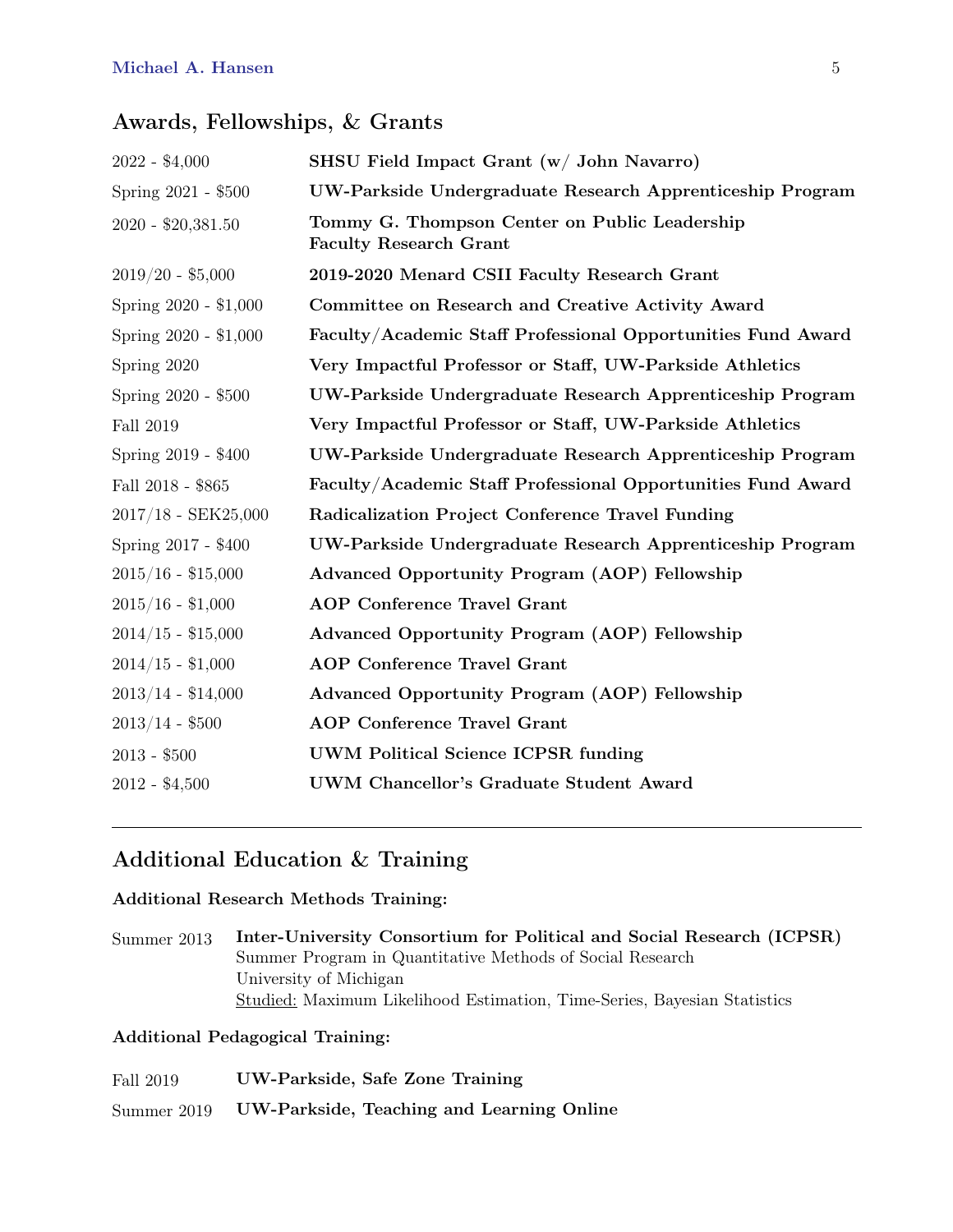| Spring 2018 | Teaching and Learning in Higher Education Course Completion |
|-------------|-------------------------------------------------------------|
|             | Division for Higher Education Development                   |
|             | Lunds Universitet, Sweden                                   |

## Courses Taught

| <b>United States: 2018-2022</b>                                              |                                                                                                                                                                                                                                                                                                                                    |
|------------------------------------------------------------------------------|------------------------------------------------------------------------------------------------------------------------------------------------------------------------------------------------------------------------------------------------------------------------------------------------------------------------------------|
| UW-Parkside<br>Academic Year<br>2021-2022                                    | POLS 100 American Politics x2 (online)<br>POLS 103 Introduction to Comparative Politics x2 (online)<br>POLS 105 Introduction to Politics x2 (online)<br>POLS 200 Research Methods/Sources (online)<br>POLS 360 Political Parties (online)                                                                                          |
| UW-Parkside<br>Academic Year<br>2020-2021                                    | POLS 100 American Politics $x5$ (online $\&$ in person)<br>POLS 103 Introduction to Comparative Politics (online)<br>POLS 200 Research Methods/Sources<br>POLS 318 Legislative Politics (online)<br>POLS 338 Fascism, Nazism, and the Contemporary Radical Right                                                                   |
| UW-Parkside<br>Academic Year<br>2019-2020                                    | POLS 100 American Politics $x5$ (online $\&$ in person)<br>POLS 200 Research Methods/Sources<br>POLS 318 Legislative Politics (online)<br>POLS 390 Nominating Conventions and Pres. Elections (online)<br>POLS 403 Women, Power, and Politics<br>POLS 445 Senior Seminar in Political Science                                      |
| UW-Parkside<br>Academic Year<br>2018-2019                                    | POLS 100 American Politics $x5$ (online $\&$ in person)<br>POLS 330 European Politics<br>POLS 200 Research Methods/Sources<br>POLS 390 Legislative Politics<br>MAPS 732 Essentials of R for Professionals (online)                                                                                                                 |
| Sweden: 2017-2018<br>Lunds Universitet<br>Spring 2018                        | $SIMV07 Master's Thesis Seminar$<br>Graduate Thesis Examiner<br>$STVK_{12}$ Bachelor's Thesis Seminar<br>$STCK_{02}$ Bachelor's Thesis Examiner                                                                                                                                                                                    |
| Lunds Universitet<br>Autumn 2017                                             | $STVK_{12}$ Bachelor's Thesis Seminar<br>STVN <sub>14</sub> Political Science and Methodology, Graduate Level<br>$STVC74$ Parties and Political Behavior                                                                                                                                                                           |
| <b>United States: 2013-2017</b><br>UW-Parkside<br>Academic Year<br>2016-2017 | POLS 100 American Politics x5 (online & in-person)<br>POLS 202 Public Policy<br>POLS 214 Legislative Politics<br>POLS 310 Constitutional Law - Civil Liberties (hybrid)<br>POLS 320 Constitutional Law - Structure of Government<br>POLS 330 European Politics (hybrid)<br>POLS 360 Political Parties and Interest Groups (hybrid) |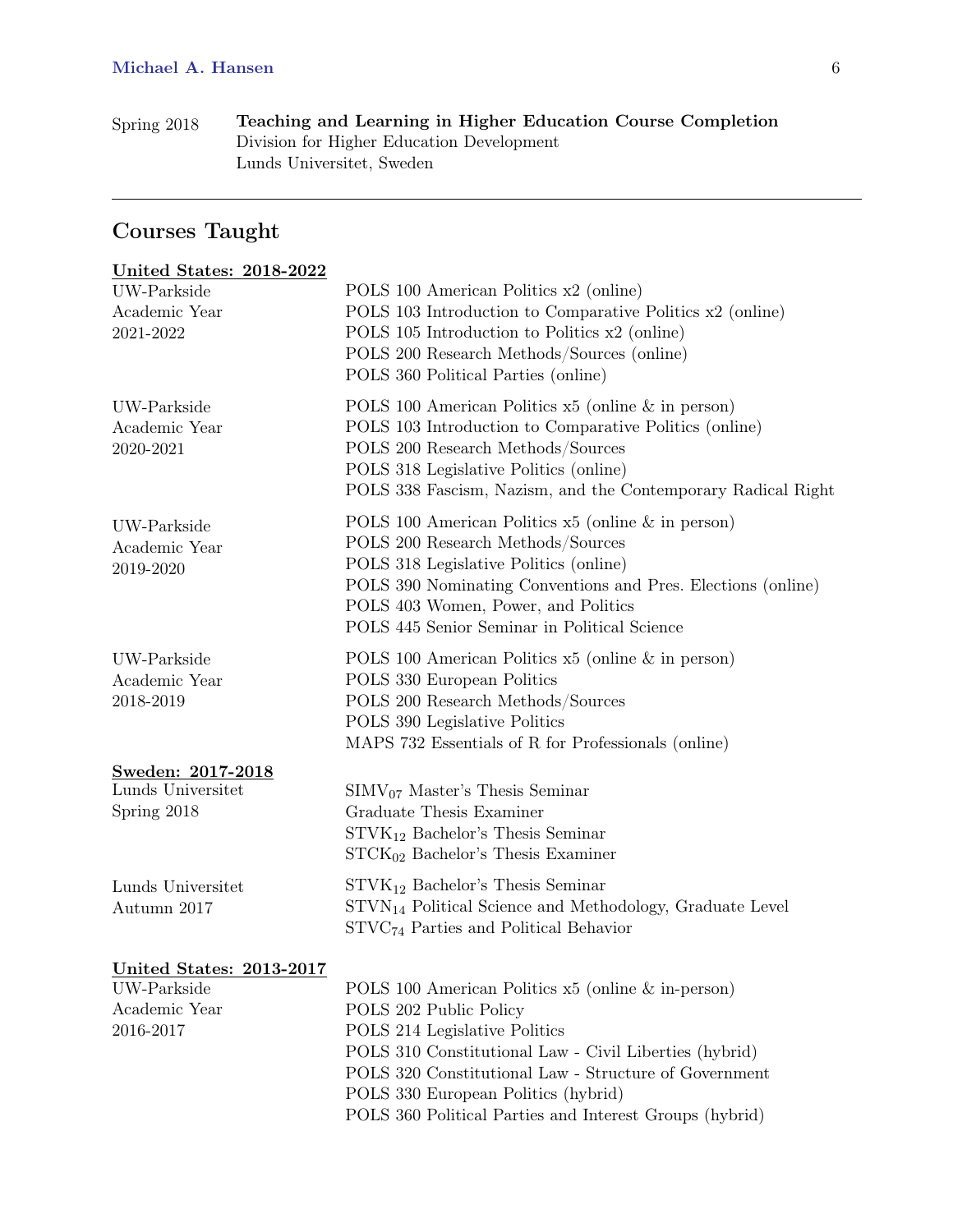#### Michael A. Hansen 7

| UW-Parkside - Spring 2016   | POLS 100 American Politics                    |
|-----------------------------|-----------------------------------------------|
| Marquette - Spring 2016     | POSC 2201 American Politics                   |
| UW-Milwaukee - $2015-2016$  | POLSCI 106 Politics of the World's Nations    |
| Carroll College - Fall 2013 | POLSCI 301 Politics of Developed Nations      |
| UW-Parkside - Spring 2013   | POLS 103 Introduction to Comparative Politics |

### Teaching Assistantships

POL SCI 390 Political Data Analysis (taught labs), UWM, 2013-2015 POL SCI 250 Law and Society, UWM, 2014 POL SCI 334 German Politics and the New Europe, UWM, 2013 POL SCI 104 Introduction to American Government (taught discussions), UWM, 2012 - 2013 POL SCI 425 Women and Politics , UWM, 2011 POL SCI 464 Women and the Law, UWM, 2011

#### Advanced Methodology:

Regression Analysis III: Advanced Methods, ICSPR, 2013 POL SCI 702 Advanced Techniques of Political Science Research, UWM, 2012

### University/Departmental Service

| Fall 2021 - Present     | Chair - Faculty Senate                                                  |
|-------------------------|-------------------------------------------------------------------------|
| Fall 2021 - Present     | Vice Chair - University Committee                                       |
| Fall 2021 - Present     | University Committee                                                    |
| Fall 2020               | University Committee                                                    |
| Fall 2020 - Spring 2021 | General Education Committee                                             |
| Spring 2020 - Present   | Steering Committee for the Center of International Studies              |
| Spring 2019 - Present   | PPL Department Social Media Coordinator                                 |
| Fall 2018 - Present     | Political Science Major Advisor                                         |
| Fall 2018 - Present     | Researcher - Status of Women in Racine and Kenosha Project              |
| Fall 2018 - Spring 2021 | Faculty Senate Representative - Politics Philosophy, and Law Department |
| Fall 2018 - Spring 2019 | Math Pathways Advisor                                                   |
| Fall 2016 - Present     | Parkside Access to College Credit (PACC) Course Liaison                 |

### Additional Academic Appointments

| Summer 2016   | Research Technician for Kathleen Dolan, UW-Milwaukee                  |
|---------------|-----------------------------------------------------------------------|
| Summer 2015   | Project Assistant for Kathleen Dolan, UW-Milwaukee                    |
| $2011 - 2015$ | Graduate Teaching Assistant, UW-Milwaukee                             |
| Summer 2013   | Inter-university Consortium for Political and Social Research (ICPSR) |
|               | Teaching Assistant                                                    |
| Summer 2012   | Project Assistant for Erin B. Kaheny, UW-Milwaukee                    |
| 2011-2012     | Wilder Crane Project Assistant for Thomas Holbrook, UWM               |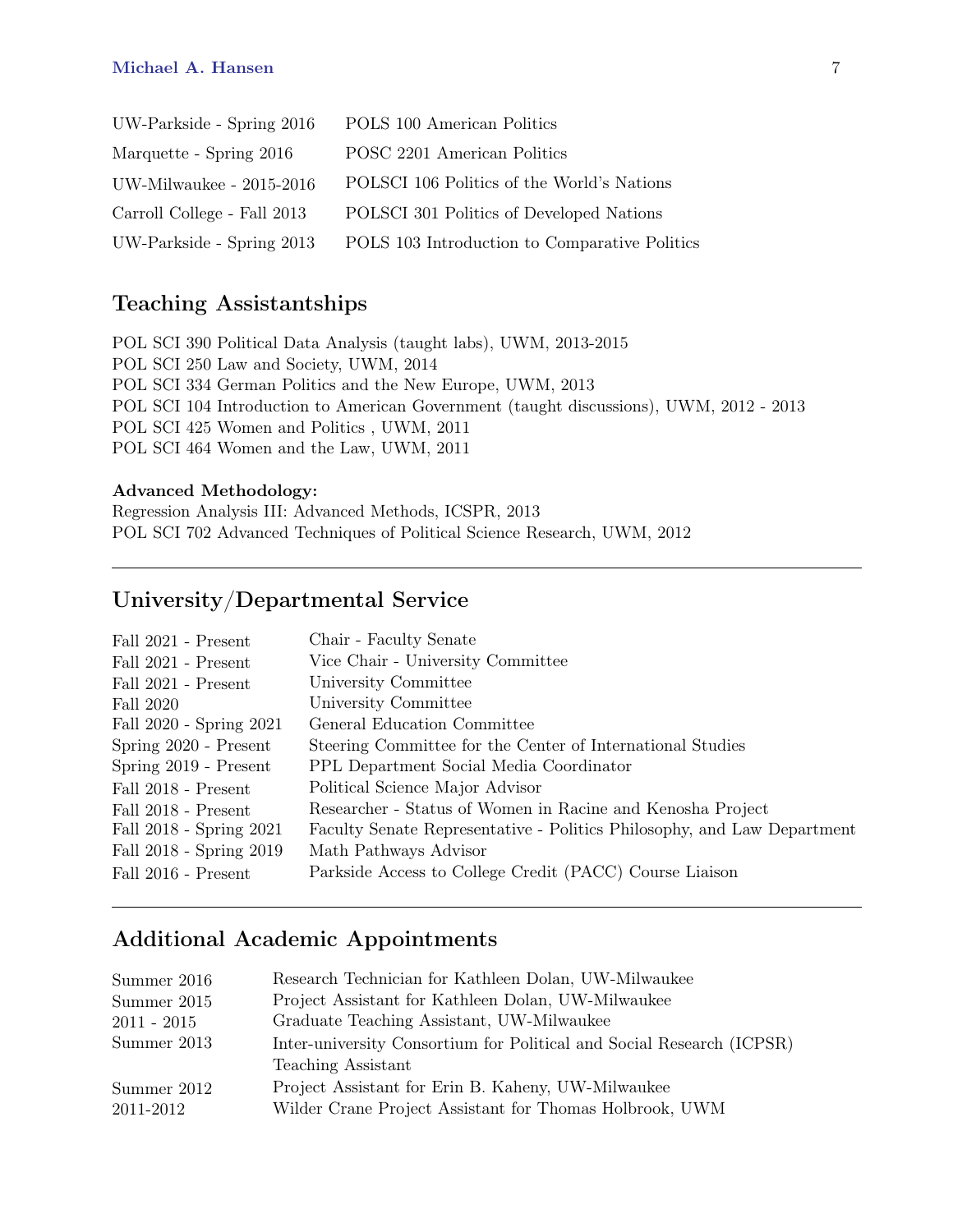### Thesis Advising

#### Bachelor's Thesis (Lunds Universitet):

Spring 2017: Misha Gustavsson, Sara Helenius, Erik Helldén, Daniel Kallqvist, Gustaf Löfgren Autumn 2016: Victor Bengtsson, Ebba Bergström, Remi Lafvas Devismes, Petter Engvall, Alice Schmitz

#### Master's Thesis (Lunds Universitet):

Autumn 2018: Lana Celik, Elin Fjellman Spring 2018: Matilda Dunfjäll, Victor Erichsen, Pablo Frank, Theresa Kresse, Tine Reinert, Hannah Sörbom

### Conference Presentations

"Flesh of the Same Flesh: A study of Voters for the Alternative for Germany (AfD) in the 2017 Federal Election," Presented at the 2018 meeting of the American Political Science Association, Boston, MA. (w/ Jonathan Olsen).

"The Women of the Radical Right: Exploring Vote Choice for Radical Right Parties in Europe by Gender," Presented at the 2018 meeting of the Midwest Political Science Association, Chicago, IL.

"Reconsidering the Gender Gap in Political Knowledge: The Importance of Question Content, Format, and Political Party," Presented at the 2018 meeting of the Midwest Political Science Association, Chicago, IL. (w/ Kathleen A. Dolan).

"Are Women Really More Pro-Immigrant? Gendered Differences in the Propensity to Cast a Vote for the Radical Right Party in Europe" Presented at the 2018 Swiss Political Science Association Conference, Geneva, Switzerland.

"Chivalry or Chauvinism? The Impact of Benevolent and Hostile Sexism in the 2016 U.S. Presidential Election," Presented at the XVIII Nordic Political Science Congress, Odense, Denmark. (w/ Hanna Bäck, Royce Carroll, and Emma Bäck).

"Death Becomes Her: The Impact of Mortality Salience on Voting in the 2016 US Presidential Election," Presented at the 2017 meeting of the International Society of Political Psychology, Edinburgh, Scotland, (w/ Hanna Bäck, Royce Carroll, Holly Knapton, and Emma Bäck).

"Blaming Women or Blaming the System? Public Perceptions of Women's Underrepresentation in Elected Office," Presented at the 2017 meeting of the Midwest Political Science Association, Chicago, IL. (w/ Kathleen A. Dolan).

"Who is the Gatekeeper for the Party?: Impact of Supply-Side Factors on Radical Right Parties." Presented at the 2016 meeting of the Midwest Political Science Association, Chicago, IL.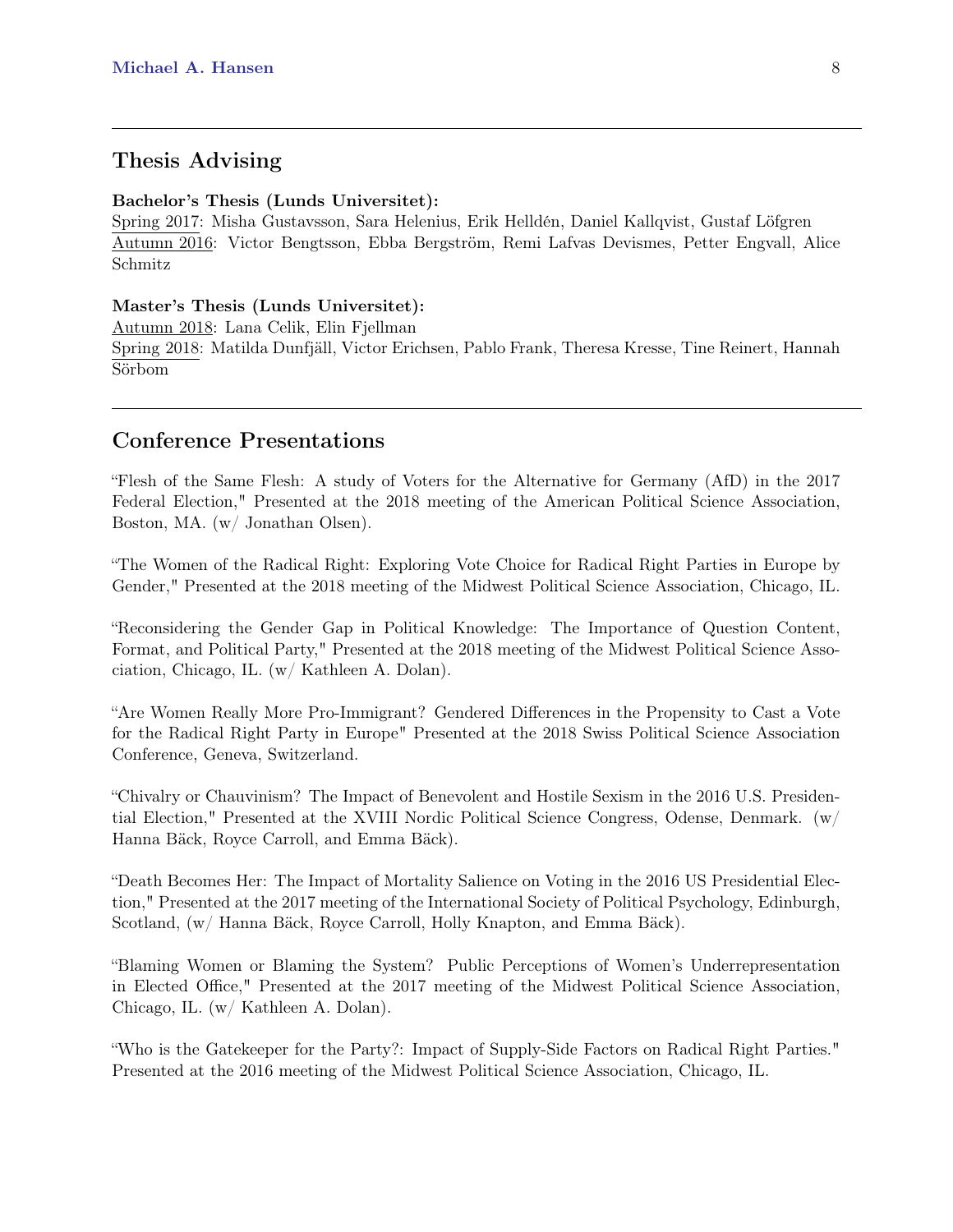"What to Expect When You're Electing: The Relationship Between Far-Right Strength and Citizenship Policy in Europe." Presented at the 2015 meeting of the Midwest Political Science Association, Chicago, IL. (w/ Jennifer L. Clemens).

"Followers of the Treaties? A Test of European Union Policy Deviations by Exploring the Stability and Growth Pact (SGP)." Presented at the 2014 meeting of the Midwest Political Science Association, Chicago, IL.

"Those Irrational Voter Wasters! Testing Competing Theories for Liberal Democratic Voting in the 2010 British General Election." Presented at the British Politics Group Section at the 2013 meeting of the American Political Science Association, Chicago, IL.

"The Populist Right-Populist Radical Right Distinction: Are Their Voters Actually Different." Presented at the 2013 meeting of the Midwest Political Science Association, Chicago, IL.

"The Anti-Crowd: Explaining 'Populist Radical Right' Support by Examining Party For Freedom (PVV) Voters." Presented at the 2012 meeting of the Midwest Political Science Association, Chicago, IL.

### Invited Lectures

"Radical Right-Wing Propaganda in Europe: From the United Kingdom to Turkey," UW-Parkside International Studies Event, 22 October 2019.

"The 2018 Federal and State elections in the United States and Wisconsin," presented at the 2019 Annual Meeting of the Kenosha Medical Society.

"The Third Debate: Political Trajectory of the 2016 United States Presidential Election," presented at UW-Parkside on 19 October 2016.

"German Historical Institutionalism: 1914-2015," presented at UW-Milwaukee on 4 May 2015.

"Explaining Deviations from the Stability and Growth Pact (SGP): Power, Ideology, Economic Need, or Diffusion?" UWM Graduate Student Fellowship Celebration, 18 September 2014.

"Germany and World War II: Ideology, Institutions, and Economic Crises," presented at Carroll University on 29 October 2013.

### Methodological Training

| <b>ICPSR</b> | Maximum Likelihood Estimation          |
|--------------|----------------------------------------|
|              | Time-Series Analysis                   |
|              | Applied Bayesian Modeling              |
| UW-Milwaukee | Advanced Maximum Likelihood Estimation |
|              | Applied Bayesian Modeling              |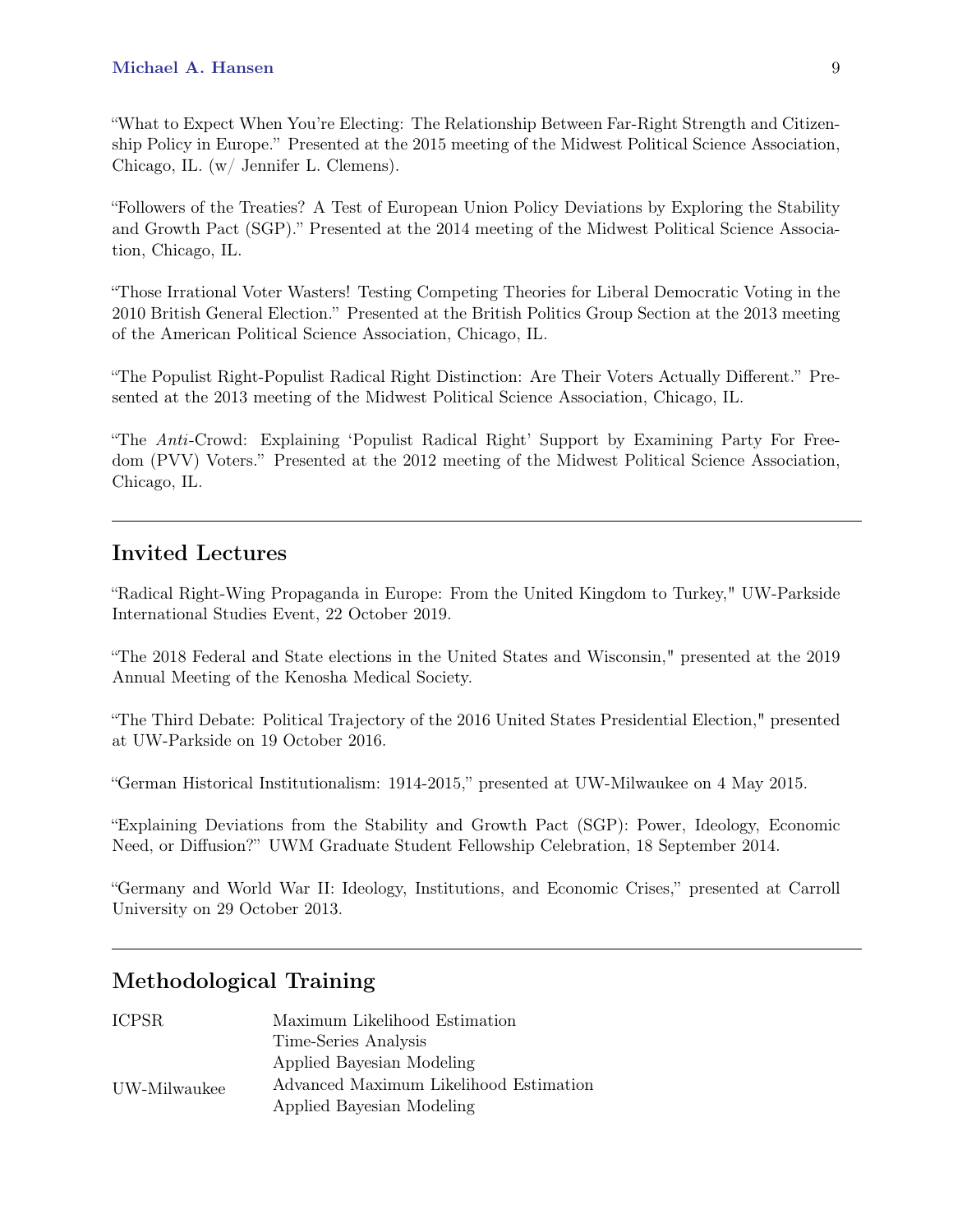### Manuscript Referee

Peer-Reviewed Journals:

- Canadian Journal of Political Science/Revue canadienne de science politique
- Crime & Delinquency
- $\overline{\phantom{C}}$  Criminology, Criminal Justice, Law & Society
- European Journal of Political Research
- European Societies
- German Politics
- Government and Opposition
- International Journal of Comparative and Applied Criminal Justice
- Japanese Journal of Political Science
- Journal of Politics
- Perspectives on Politics
- Political Behavior
- Public Opinion Quarterly
- PS: Political Science and Politics
- Representation
- Social Science Quarterly

#### Textbook Reviewer:

- W.W. Norton Publishers
- Macmillan Publishers

### Professional Experience

| 2014-2016 | Research Internship (Policy Analysis), Argosy Foundation       |
|-----------|----------------------------------------------------------------|
| 2014-2015 | Vice President, Political Science Graduate Student Association |
| 2012      | Researcher, Crane and Hagensick's WI Government and Politics   |
| 2011-2012 | Researcher, Urban Mayoral Election's Data Collection Project   |
|           |                                                                |

### Professional Memberships

- Council for European Studies (CES)
- American Federation of Teachers (AFT)
- American Association of University Professors (AAUP)
- International Association for the Study of German Politics (IASGP)
- British Politics Group (BPG)
- Midwest Political Science Association (MPSA)
- American Political Science Association (APSA)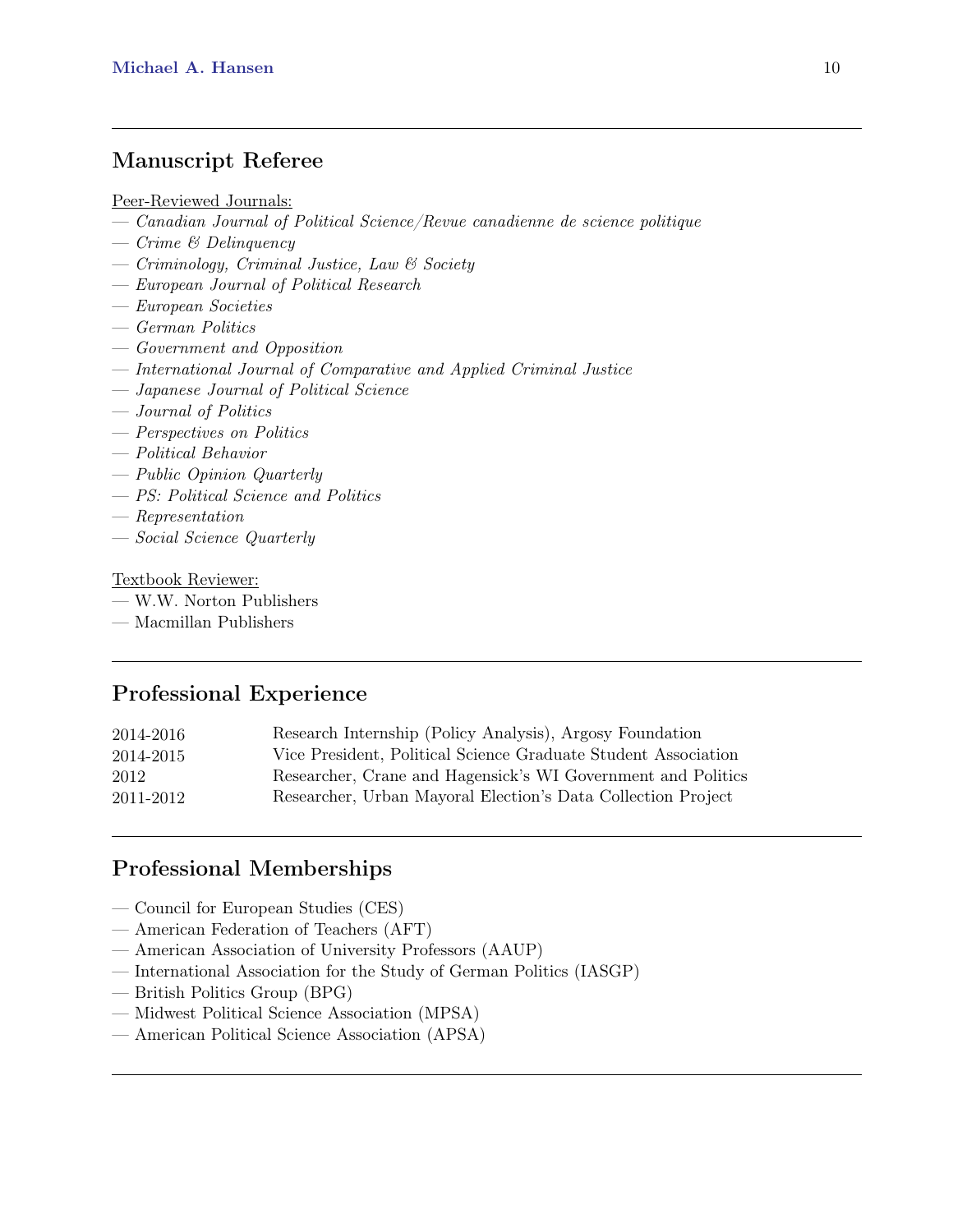## Computing Skills

R, LATEX, STATA, SPSS